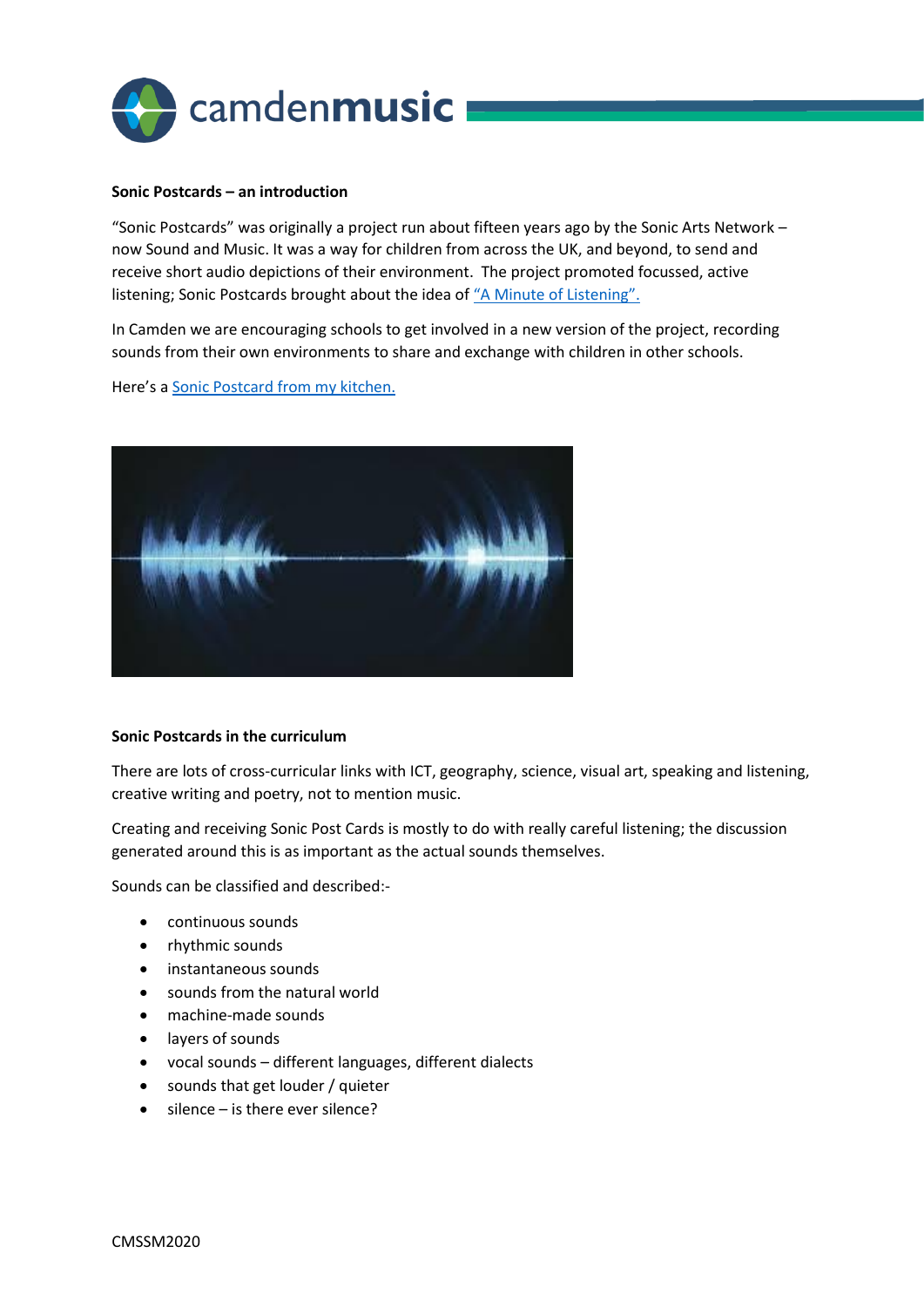

Sounds can be drawn / represented by symbols and used to produce Graphic Scores. These scores can be used as a way of planning a Sonic Postcard, or drawn as a response to soundscapes sent by others. Graphic scores can be merely aid-memoirs - a practical way of notating what's going on in the sonosphere - or they can become full-scale pieces of visual art.

# **Sonic Postcard activities**

You will need to get to grips with a bit of recording technology, but it's really important not to let any recording / technology faff get in the way of the appreciation of the sounds themselves.

Encourage children to become really aware of the sounds around them, even the tiniest ones. They need to become Sound Collectors.

As a class:-

- listen and discuss some sounds you've already recorded can the children recognise them / describe them / create symbols for them?
- play "Sound Bingo" or make a "Sound Quiz"
- children can keep Sound Diaries
- children can make Sound Maps
- challenge them to find different sorts of sounds eg a loud sound, a rhythmic sound, a fast moving sound, a relaxing sound, a really low-pitched sound, a sound you can hardly hear, a repeating sound, a sound that makes you jump, a sound that makes you smile.